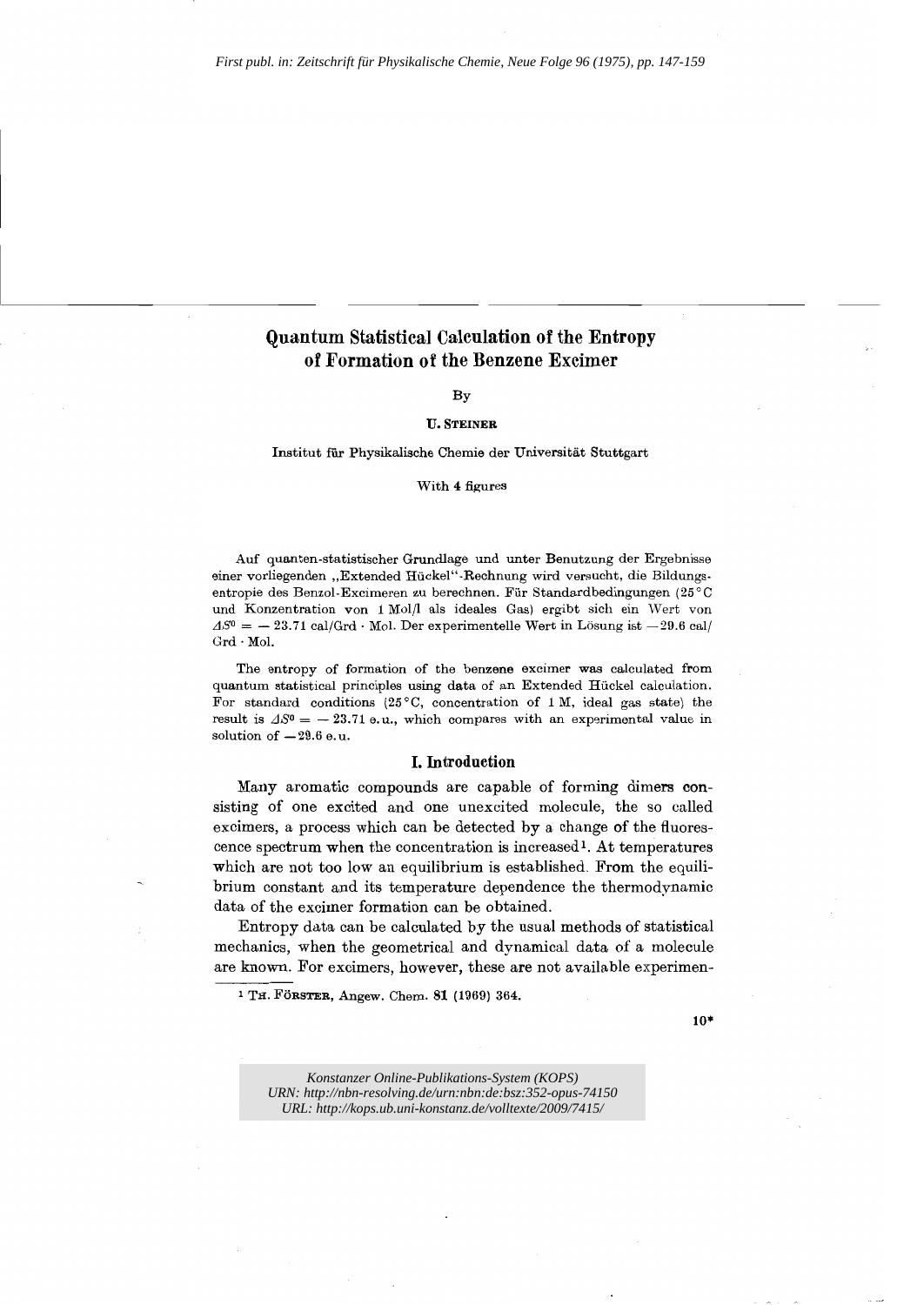tally and so must be obtained from quantum chemical calculations. Among all theoretical work known to us an "Extended Hückel"-Theory calculation on dimers of benzene by SRINIVASAN, RUSSEL and McGLYNN (S.R.G.)2 is the only one from which all parameters for the internal motions of the benzene excimer can be taken.

#### **II. General remarks on the method of entropy calculation**

The entropy of formation of the excimer  $\Delta S$  is the change in entropy according to the reaction:

$$
A^* + A \to (AA)^*
$$

where  $A^*$  and  $A$  are the excited and unexcited monomer respectively, and  $(AA)^*$  is the excimer. The standard value  $\Delta S^0$  refers to a temperature of 298.15°K and to a concentration of 1M for each participant of the reaction. The quantum statistical calculation accounts for a hypothetical excimer formation in the gas phase.

Within the excimer the benzene rings are considered as rigid hexagons, which is equivalent to the assumption that excimer formation does not influence the internal vibrations of the benzene rings.

The excited state geometry of benzene is assumed to be the same as in the ground state. The six internal coordinates will be transformed to a set, in which four can be regarded as independent of others and two are coupled together. The following formulae will be applied to calculate the contributions of the various degrees of freedom to the entropy:  $(k: Boltzmann's constant, R: ideal gas constant,$ *h:* Planck's constant, *N:* Avogadro's number, *T:* absolute temperature, *M*: molecular weight, v: volume).

Entropy of translation:

$$
S_t = R \cdot \ln \frac{v \cdot e^{5/2} (2 \pi M k T)^{3/2}}{N^{5/2} \cdot h^3} \,. \tag{1}
$$

Entropy of rotation (nonlinear molecule):

$$
S_r = R \cdot \ln \frac{8\pi^2 \sqrt{8\pi^3 I_1 I_2 I_3 (ekT)^3}}{\sigma \cdot h^3} \ . \qquad (2)
$$

 $I_1, I_2, I_3$ : principal moments of inertia,  $\sigma$ : symmetry number.

<sup>2</sup> B. N. SRINIVASAN, J. V. RUSSEL and S. P. MCGLYNN, J. chern. Physics 48 (1968) 1931.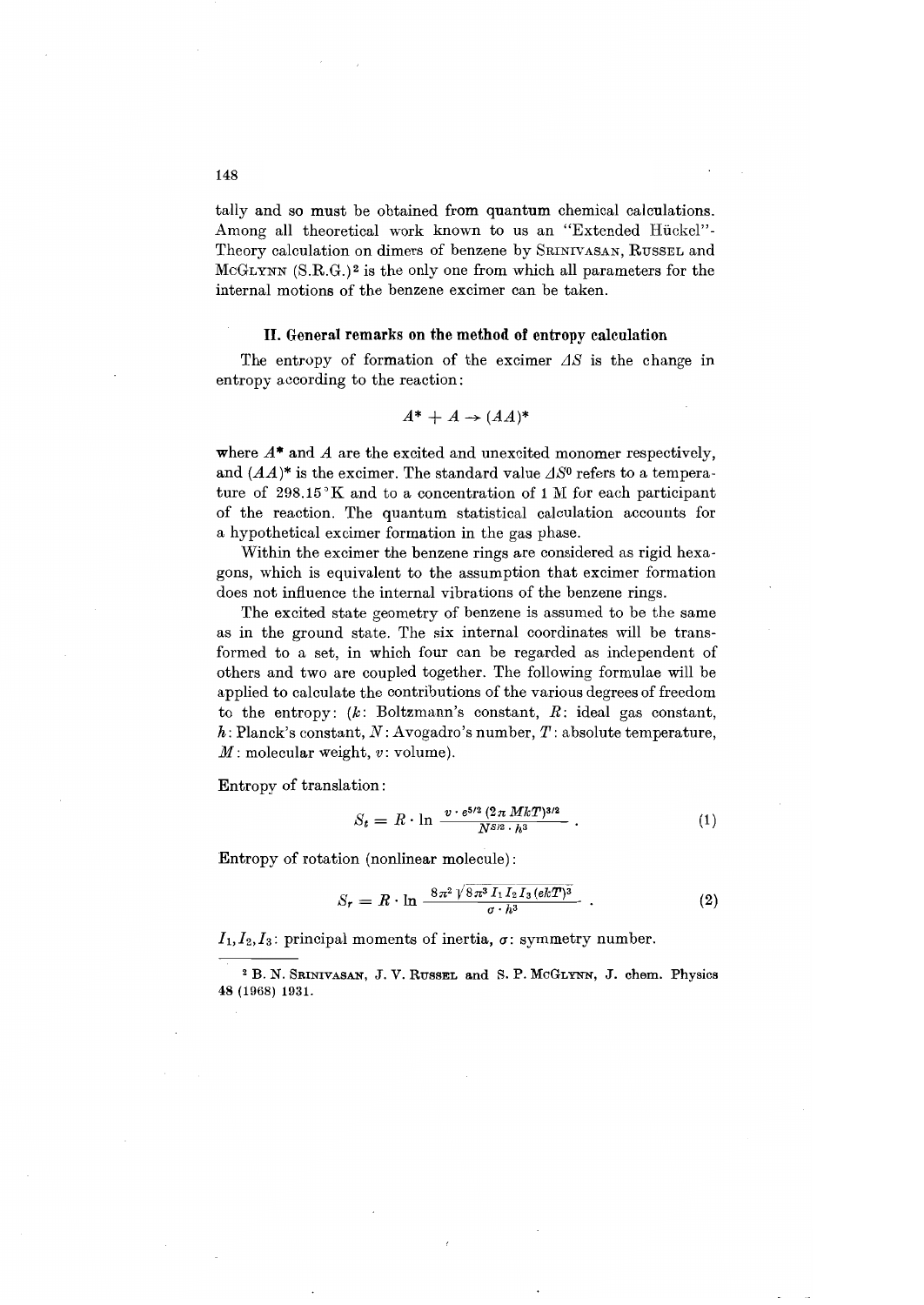Entropy of a harmonic oscillator:

$$
S_v = R \cdot \left( \frac{\Theta}{T(e^{\Theta/T} - 1)} - \ln(1 - e^{-\Theta/T}) \right).
$$
 (3)

 $\Theta$ : characteristic temperature.

Entropy of internal rotation:

$$
S_{ir} = R \cdot \ln \frac{2\pi \sqrt{2\pi I_i \, ekT}}{\sigma_i \cdot h} \ . \tag{4}
$$

 $I_i$ : reduced moment of inertia,  $\sigma_i$ : internal symmetry number. The contributions of other degrees of freedom are calculated directly from the energy levels by the expression:

$$
S_i = R \cdot (\ln \Sigma e^{-\epsilon_i/kT} + \Sigma \epsilon_i e^{-\epsilon_i/kT}/kT \cdot \Sigma e^{-\epsilon_i/kT}) \tag{5}
$$

where the summation has to be extended to the dissociation energy of the excimer.

For the entropy of the rigid monomers, using  $M = 78.12$  g,  $\sigma = 12$ ,  $I_1=I_2=B=147.59\cdot 10^{-40}$  g · cm<sup>2</sup> (Ref. 3),  $I_3=I_1+I_2=A=2B$ , equations (1) and (2) yield:  $S_t^0 = 32.628$  e.u.,  $S_r^0 = 20.723$  e.u. So  $S^0_{\rm mono} = 53.351$  e.u.

# **III.** Geometry **and** dynamics of the benzene excimer

As in the paper of S.R.G. our reference configuration is a configuration of  $D_{6h}$  symmetry (see Fig. 1).

The coordinates of the centers of gravity of the monomer components  $x_{1,2}, y_{1,2}, z_{1,2}$  are 0, 0,  $\pm \rho$ . The axes of symmetry are parallel to the coordinate axes. Configurational changes with respect to the reference configuration may be expressed by changes of the coordinates of the centers of gravity and by (small) rotations  $\alpha_{1,2}, \beta_{1,2}, \gamma_{1,2}$  around the symmetry axes of the monomers. This description is unambiguous for small deviations from the reference configuration, so that we can avoid the tedious usage of Eulerian angles in this case. The state of motion of the excimer may then be described by the velocities  $\dot{x}_{1,2}$ ,  $\dot{y}_{1,2}$ ,  $\dot{z}_{1,2}$  and by the angular velocities  $\dot{\alpha}_{1,2}$ ,  $\beta_{1,2}$ ,  $\gamma_{1,2}$ . So for the kinetic energy  $T$  we can write the relation:

$$
2T = m (\dot{x}_1^2 + \dot{y}_1^2 + \dot{z}_1^2 + \dot{x}_2^2 + \dot{y}_2^2 + \dot{z}_2^2) + B (\dot{x}_1^2 + \dot{x}_2^2 + \dot{\beta}_1^2 + \dot{\beta}_2^2) + A (\dot{y}_1^2 + \dot{y}_1^2)
$$
\n(6)

where  $m = M/N$  is the mass of the monomer.

<sup>3</sup> B. P. STOICHEFF, Current Sci. [Bangalore] 2 (1958) 1.

 $\sim 149$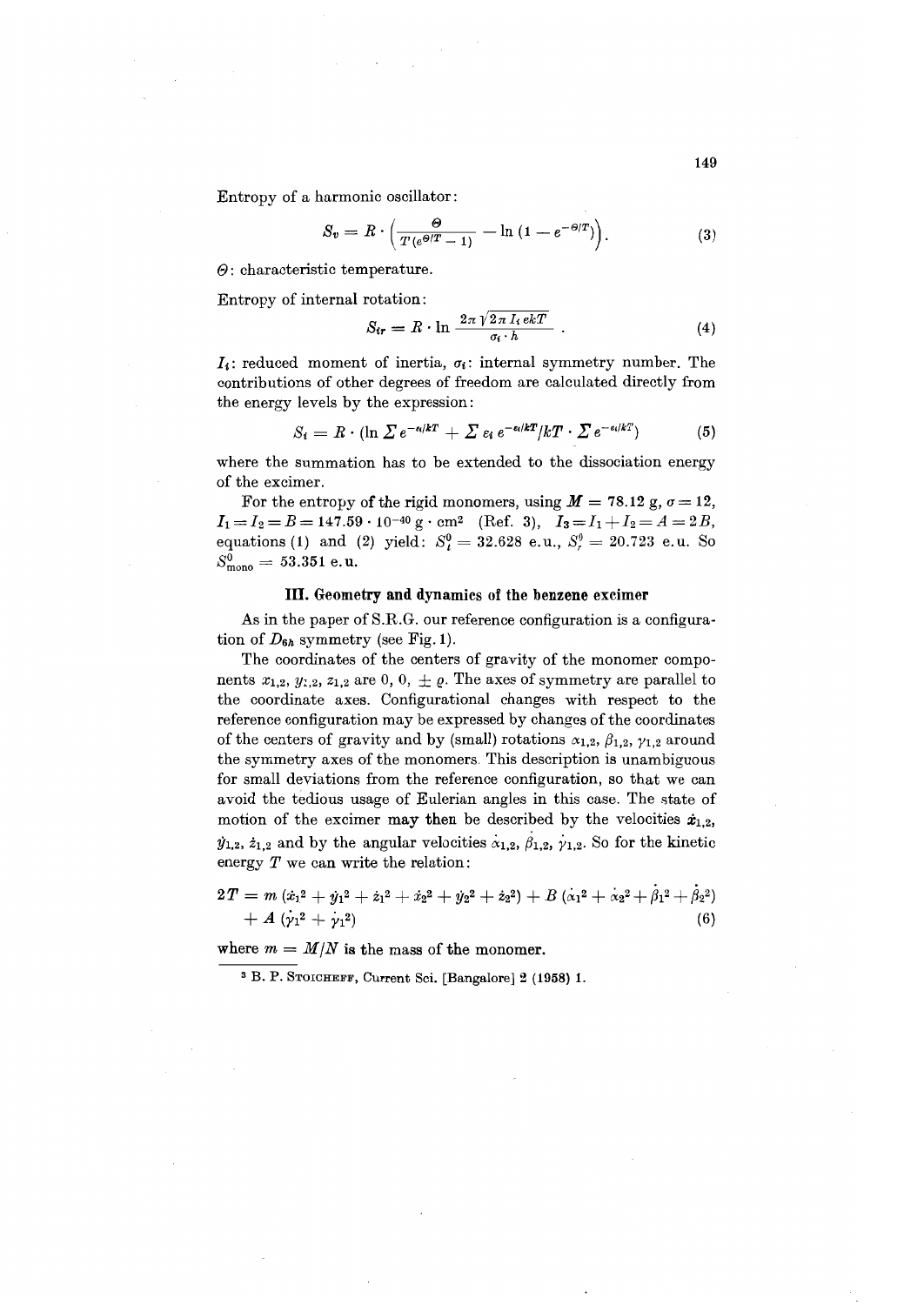

Fig. 1.  $D_{6\hbar}$  reference configuration and definition of the coordinates

The coordinates of the monomers can be replaced by the external and internal coordinates of the excimer. As external coordinates we use the cartesian coordinates  $X, Y, Z$  of the center of gravity of the excimer and the angles  $\Phi_x, \Phi_y, \Phi_z$  for the rotations around the axes of the coordinate system, by which the inertia ellipsoid of the excimer is brought from the reference position to the new position.

The internal coordinates are those used by S.R.G.: parallel displacements  $\varDelta x$ ,  $\varDelta y$ ,  $\varDelta z$  and angles of internal rotations  $\varTheta_x$ ,  $\varTheta_y$ ,  $\varTheta_z$  by which the axes of component 2 are made parallel to the corresponding axes of component 1. The various deformations of the excimer are shown in Fig. 2.  $\Delta x$  and  $\Delta y$  represent shear strains,  $\Delta z$  a stretching of the excimer bond.  $\Theta_x$  and  $\Theta_y$  tilt the planes of the components against each other,  $\Theta$ <sub>z</sub> rotates the monomers in opposite directions around the six fold axis of symmetry.

The transformation to the new coordinates yields for the components of the velocities:

$$
X = \frac{1}{2}(\dot{x}_1 + \dot{x}_2) \quad Y = \frac{1}{2}(\dot{y}_1 + \dot{y}_2) \quad Z = \frac{1}{2}(\dot{z}_1 + \dot{z}_2) \tag{7}
$$

$$
\dot{\Theta}_x = \dot{\alpha}_1 - \dot{\alpha}_2 \qquad \dot{\Theta}_1 = \dot{\beta}_2 - \dot{\beta}_2 \qquad \dot{\Theta}_z = \dot{\gamma}_1 - \dot{\gamma}_2 \qquad (8)
$$

(9)  $\Delta \dot{x} = \dot{x}_1 - \dot{x}_2 - \varrho (\dot{\beta}_1 + \dot{\beta}_2) \Delta \dot{y} = \dot{y}_1 - \dot{y}_2 - \varrho (\dot{\alpha}_1 + \dot{\alpha}_2) \Delta \dot{z} = \dot{z}_1 - \dot{z}_2$ 

$$
2(B + m\varrho^2) \dot{\Phi}_x = m\varrho (y_1 - \dot{y}_2) + B(\dot{\alpha}_1 + \dot{\alpha}_2) 2(B + m\varrho^2) \dot{\Phi}_y = m\varrho (x_1 - \dot{x}_2) + B(\dot{\beta}_1 + \dot{\beta}_2) \qquad \dot{\Phi}_z = \frac{1}{2} (\dot{\gamma}_1 + \dot{\gamma}_2)
$$
 (10)

Equation (7) and (8) are obvious. The equations (9) result from the fact that, for example, the rotations  $\beta_1$  and  $\beta_2$  of the two monomer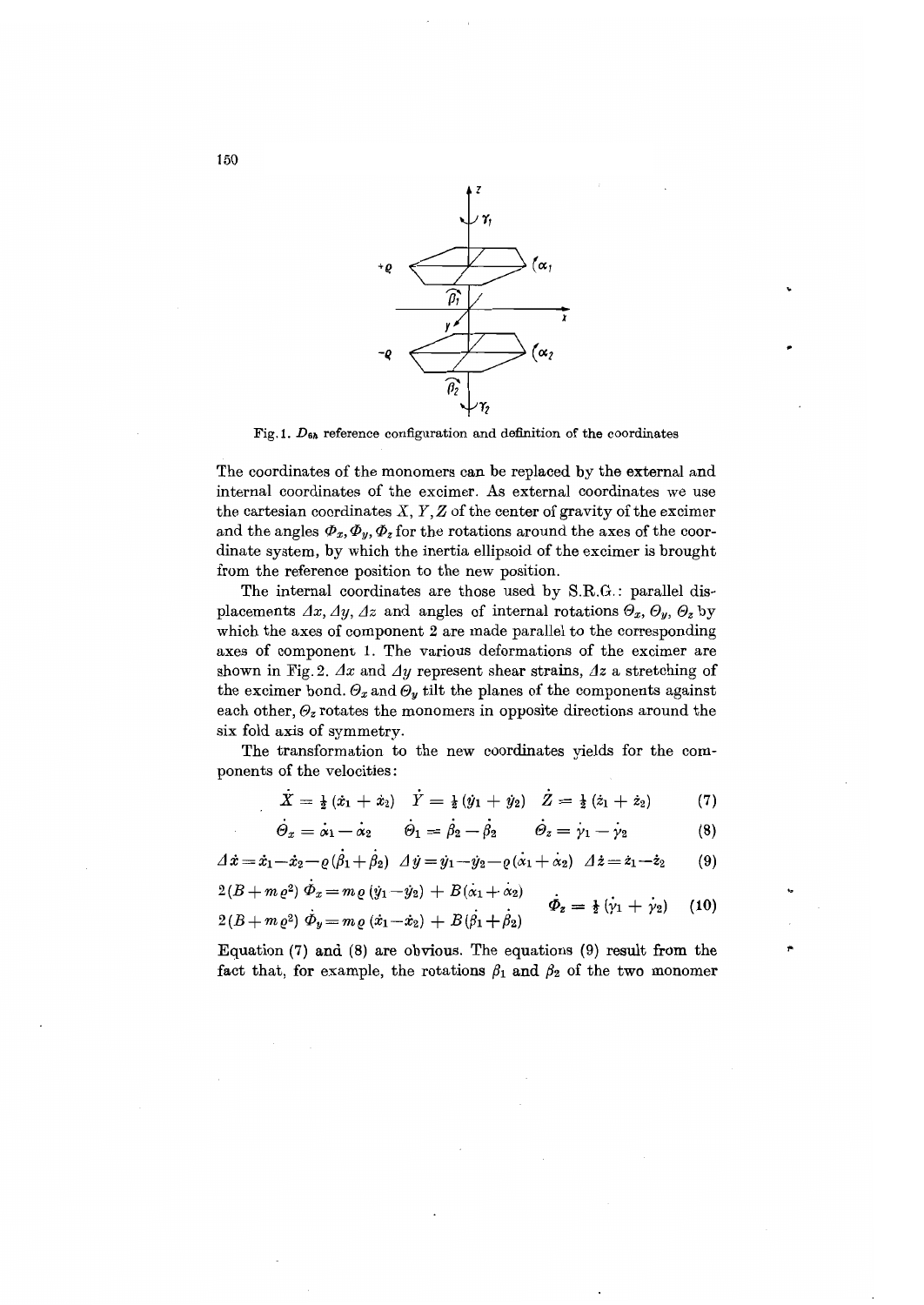

Fig. 2. Internal coordinates of the excimer



Fig. 3. Connection between parallel displacement and rotation of the monomers

components are not only involved in the rotations  $\Theta_y$  and  $\Phi_y$  but also give a contribution  $\Delta x = -\varrho (\beta_1 + \beta_2)$  to the shear strain (see Fig. 3). On the other hand purely parallel displacements of the monomer components contribute to the angular momentum of the excimer [eq. (10)].

Solution of equations (9) and (10) leads to:

$$
\dot{x}_1 - \dot{x}_2 = 2 \varrho \dot{\Phi}_y + \Delta \dot{x} / \left( 1 + \frac{m \varrho^2}{B} \right); \; \dot{y}_1 - \dot{y}_2 = 2 \varrho \dot{\Phi}_x + \Delta \dot{y} / \left( 1 + \frac{m \varrho^2}{B} \right) \tag{9'}
$$
\n
$$
\dot{\alpha}_1 + \dot{\alpha}_2 = 2 \dot{\Theta}_x - m \varrho \Delta \dot{y} / (B + m \varrho^2); \; \dot{\beta}_1 + \dot{\beta}_2 = 2 \dot{\Theta}_y - m \varrho \Delta \dot{x} / (B + m \varrho^2) \tag{10'}
$$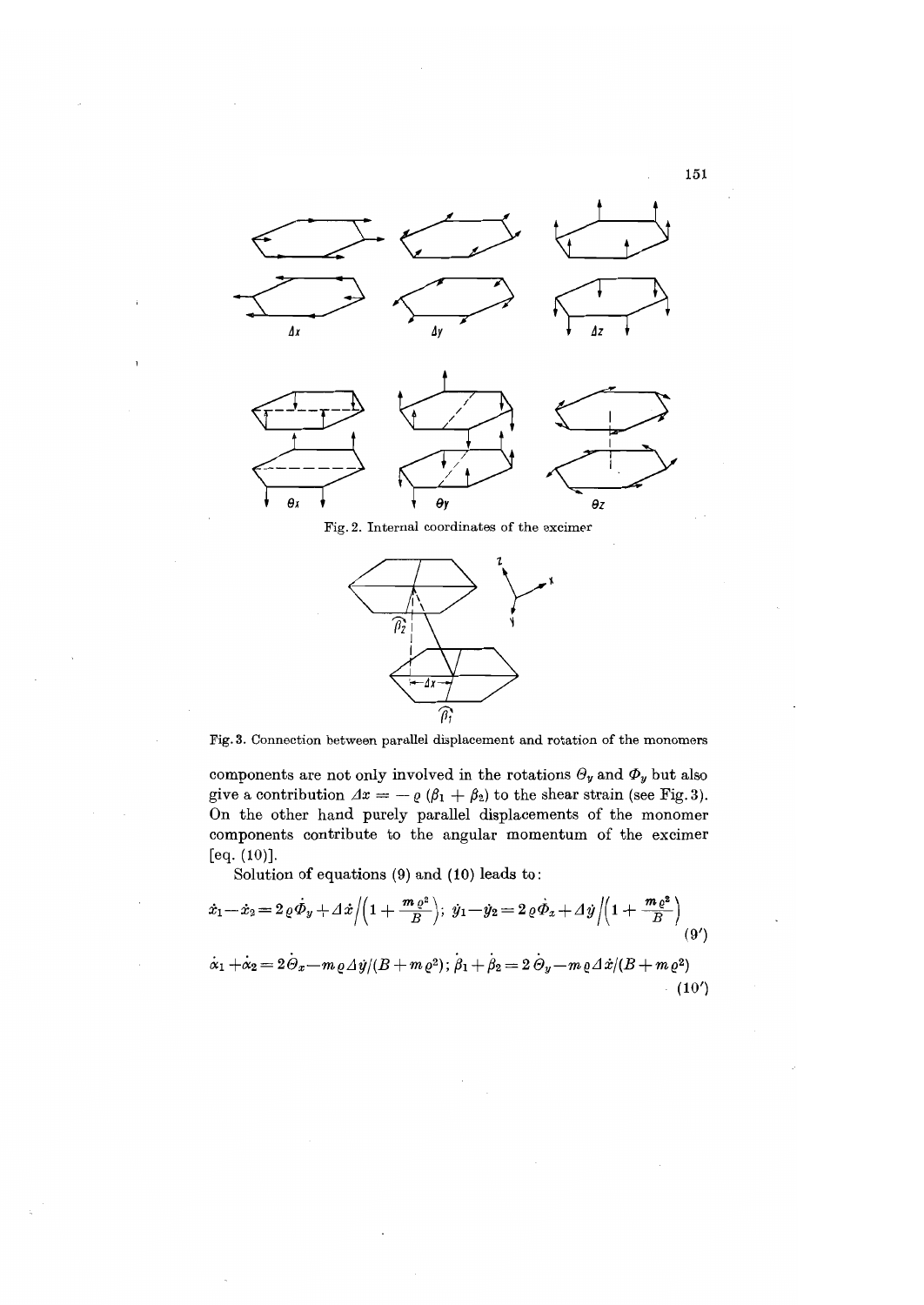Insertion of equations  $(7)$ ,  $(8)$ ,  $(9')$  and  $(10')$  into equation  $(6)$  yields a purely quadratic form of the kinetic energy in terms of the internal and external velocity components. 152<br>Insertion of equations (7), (8), (9') and (10') into equation (6)<br>a purely quadratic form of the kinetic energy in terms of the i<br>and external velocity components.<br> $2T = 2m (\dot{X}^2 + \dot{Y}^2 + \dot{Z}^2) + 2 (B + m \varrho^2) (\dot{\Phi}_x^2 +$ 

$$
2T = 2m(\dot{X}^2 + \dot{Y}^2 + \dot{Z}^2) + 2(B + m\varrho^2)(\dot{\Phi}_x{}^2 + \dot{\Phi}_y{}^2) + 2A\dot{\Phi}_z{}^2 + \frac{m}{2(B + m\varrho^2)}(A\dot{x}^2 + A\dot{y}^2) + \frac{m}{2}A\dot{z}^2 + \frac{B}{2}(\dot{\Theta}_x{}^2 + \dot{\Theta}_y{}^2) + \frac{A}{2}\dot{\Theta}_z{}^2.
$$
\n(11)

This expression is exact not only for the reference configuration but for all configurations with an arbitrary internal rotation  $\Theta_z \neq 0$ , if the rotational axes of component 2 are always defined parallel to the symmetry axes of component 1. It is approximately valid for configurations with small displacements  $\varDelta x$ ,  $\varDelta y$ ,  $\varDelta z$ , and small inclinations  $\Theta_x$  and  $\Theta_y$ .

 $\mathbb{R}^k$  The values of  $M = N \cdot m$ , A and B have already been given in II. For half of the equilibrium distance of the monomer planes we use the value calculated by S.R.G.:  $\rho = 1.75 \text{ Å}.$ 

For the dependence of the potential energy of the excimer on its internal coordinates the results of S.RG. suggest the following expression:

 $2 V = \varkappa (A x^2 + A y^2) + 2 D (1 - e^{-\alpha (A z - 2 \rho)})^2 + f(\Theta_x, \Theta_y) + \varepsilon \cdot \sin 6 \Theta_z$ . (12)

The shear strains  $\Delta x$  and  $\Delta y$  are treated as harmonic oscillations with equal force constants  $x$ , whereas the strongly anharmonic stretching or breathing vibration  $\Delta z$  is treated with a Morse potential. The weak hindrance of the internal rotation  $\Theta_z$  is accounted for by a sinusoidal potential with a six fold symmetry axis. For the constants in equation (12) we use the following values (taken from S.RG.  $Fig. 1-3$ :

> $\kappa = 0.120 \text{ eV/A} = 1922 \text{ erg/cm}^2$  $D = 0.14$  eV = 2.24  $\cdot$  10<sup>-13</sup> erg = 3.22 kcal  $a = 1.92 \text{ \AA}^{-1}$  $\varepsilon = 0.01$  eV = 0.23 kcal.

The motions according to the coordinates  $\theta_x$  and  $\theta_y$  may be described by tilting vibrations. The corresponding potential is not of a simple form, however, and at this point shall be represented by the general function  $f(\Theta_x, \Theta_y)$ . The reason for this is, that in the equilibrium configuration of the excimer the planes of the components are tilted against each other by about 5.5°, independently of the azimuth of their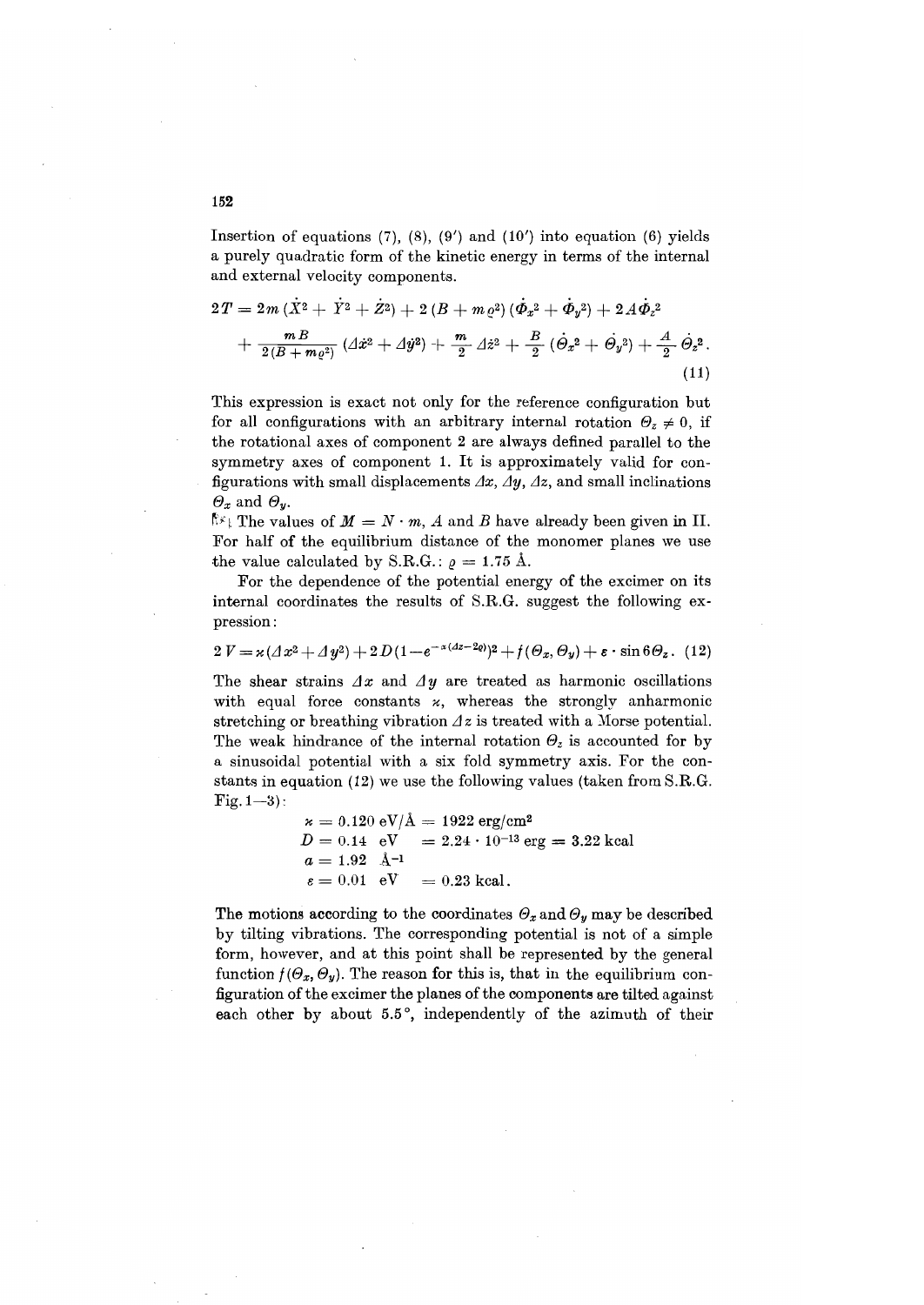inclination, so that we have a double minimum potential for the two tilting vibrations.

The data of S.R.G. suggest to express the function  $f(\Theta_x, \Theta_y)$  by two new variables  $\Omega$  and  $\varphi$ , which are the angle of the inclination of the two planes against each other, and its azimuth respectively. For small values of  $\Theta_x$  and  $\Theta_y$  we have the transformation equations:

$$
\Theta_x = \Omega \cdot \sin \varphi \qquad \Theta_y = \Omega \cdot \cos \varphi. \qquad (13)
$$

Then equations (11) and (12) are changed to:

$$
2T = 2m(\dot{X}^2 + \dot{Y}^2 + \dot{Z}^2) + 2(B + m\varrho^2)(\dot{\Phi}_x{}^2 + \dot{\Phi}_y{}^2) + 2A\dot{\Phi}_z{}^2 + \frac{m}{2(B + m\varrho^2)}(A\dot{x}^2 + A\dot{y}^2) + \frac{m}{2}A\dot{z}^2 + \frac{B}{2}\dot{\Omega}{}^2 + \frac{B}{2}\dot{\Omega}{}^2\dot{\varphi}{}^2 + \frac{A}{2}\dot{\Theta}_z{}^2
$$
(11')

$$
2 V = \varkappa (Ax^2 + Ay)^2 + 2D(1 - e^{-\alpha (Ax - 2\varrho)})^2 + f(\varOmega) + \varepsilon \cdot \sin \theta \vartheta_z.
$$
 (12')

In equation (11') there occurs a mixed product of the coordinates  $\Omega$  and  $\varphi$ , so the entropy contribution due to these coordinates cannot be separated. We solve the corresponding eigenvalue problem, with the Hamiltonian:

$$
H_{\Omega,\varphi}=-\frac{\hbar^2}{B}\left(\frac{\partial^2}{\partial\Omega^2}+\frac{1}{\Omega}\frac{\partial}{\partial\Omega}+\frac{1}{\Omega^2}\frac{\partial^2}{\partial\varphi^2}\right)+\mathit{V}(\Omega).\qquad (14)
$$

The corresponding eigenfunctions are of the form:

$$
\Psi_{m,n}(\Omega,\varphi)=\psi_{m,n}(\Omega)\,e^{in\varphi}\qquad\qquad(15)
$$

with 
$$
\psi_{m,n}
$$
 as the eigenfunctions of the ordinary differential equation:  
\n
$$
\psi_{m,n}^{\prime\prime} + \frac{1}{\Omega} \psi_{m,n}^{\prime} - \left[ \frac{B}{\hbar^2} \left( V(\Omega) - \varepsilon_{m,n} \right) + \frac{n^2}{\Omega^2} \right] \psi_{m,n} = 0. \quad (16)
$$

The shape of the potential  $V(\Omega)$  is given in Fig. 4, according to S.R.G. As it cannot be well fitted to potentials which have been treated in the literature<sup>4,5</sup> we chose an approximation by a step function (see Fig.4) :

$$
V(\Omega) = V_0 \text{ for } \Omega \leq \Omega_1
$$
  
\n
$$
V(\Omega) = 0 \text{ for } \Omega_1 < \Omega < \Omega_2
$$
  
\n
$$
V(\Omega) = \infty \text{ for } \Omega \geq \Omega_2.
$$

The two step functions correspond to the values  $V_0 = 0.025 \text{ eV}$ ,  $\Omega_2 = 8.3$  ° and  $\Omega_1 = 3.6$  ° (a), 4.4 ° (b). For the sake of error estimation the case of  $V_0 = 0$ . eV is also treated (c).

<sup>4</sup> W. R. THORSON and 1. NAKAGAWA, J. chern. Physics 33 (1960) 994.

<sup>5</sup> R. N. DIXON, Trans. Faraday Soc. 60 (1964) 1363.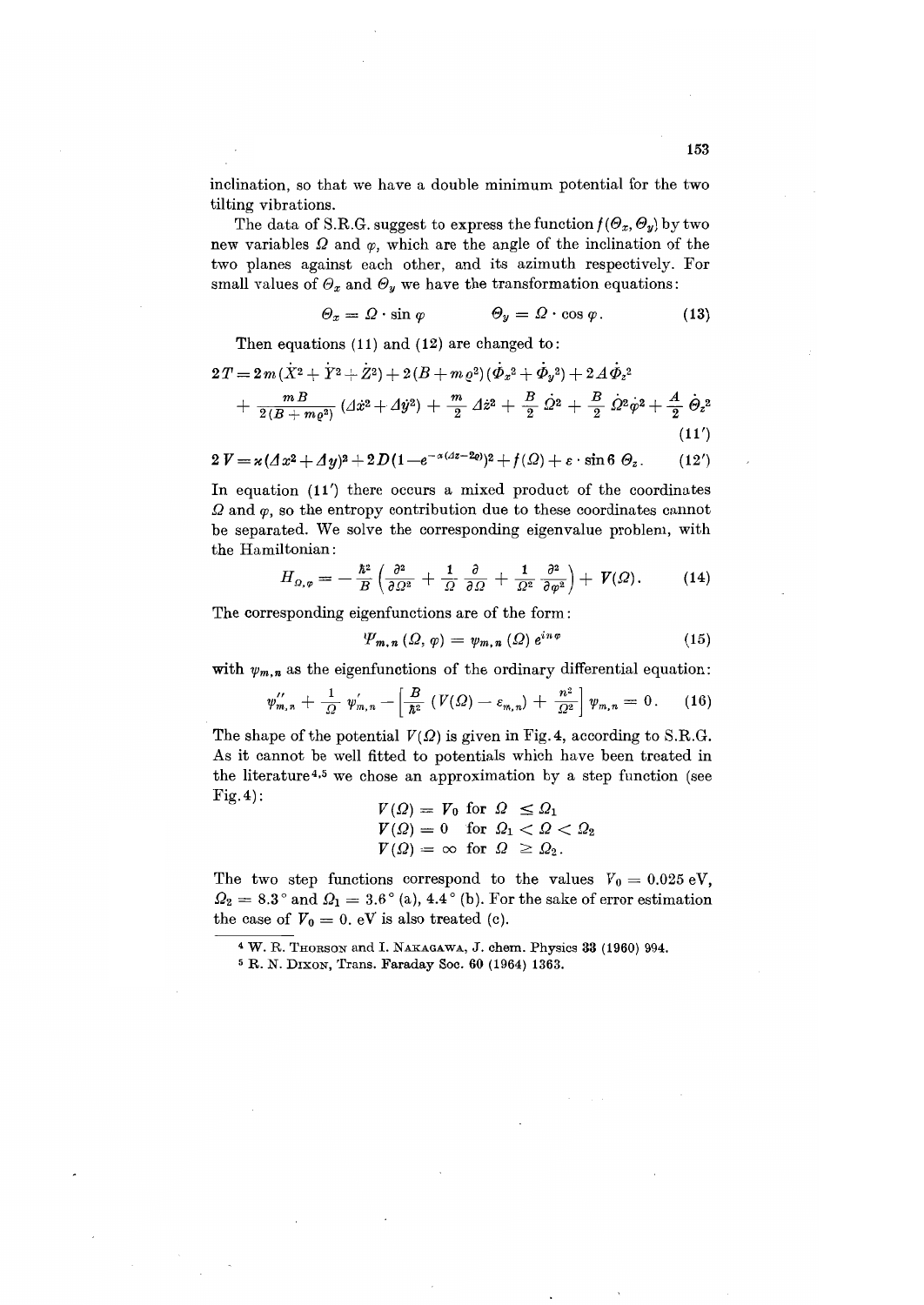

Fig. 4. Potential energy as a function of the tilting angle  $(\Theta_x \text{ or } \Theta_y)$  according to S.R.G. and approximating step functions

The solutions of equation (15) are:

 $\psi_{m,n}(\Omega) = C_1 J_n \left(\sqrt{e_{m,n} - v_0} \Omega\right)$  $\psi_{m,n}(\Omega) = C_2 J_n \left( \sqrt{e_{m,n}} \Omega \right) + C_3 Y_n \left( \sqrt{e_{m,n}} \Omega \right) \quad (\Omega_1 \leq \Omega \leq \Omega_2) \tag{17}$ with  $(\Omega \leqslant \Omega_1)$ 

$$
v_0 = \frac{B V_0}{\hbar^2} , e_{m,n} = \frac{B e_{m,n}}{\hbar^2}
$$

| quantum numbers |           | potential        |       |               |  |
|-----------------|-----------|------------------|-------|---------------|--|
| $\pmb{m}$       | $\pmb{n}$ | $\boldsymbol{a}$ |       | $\mathfrak c$ |  |
| $\bf{0}$        | 0         | 0.023            | 0.028 | 0.013         |  |
| $\bf{0}$        | $+1$      | 0.038            | 0.042 | 0.032         |  |
| $\bf{0}$        | $+2$      | 0.061            | 0.065 | 0.058         |  |
|                 | 0         | 0.080            | 0.081 | 0.068         |  |
| $\bf{0}$        | $\pm~3$   | 0.092            | 0.095 | 0.089         |  |
|                 | $\pm 1$   | 0.122            | 0.124 | 0.110         |  |
| $\bf{0}$        | $+4$      | 0.129            | 0.131 | 0.126         |  |

Table 1. *Energy levels for the potentials a, b and* c

Energy in *aV.*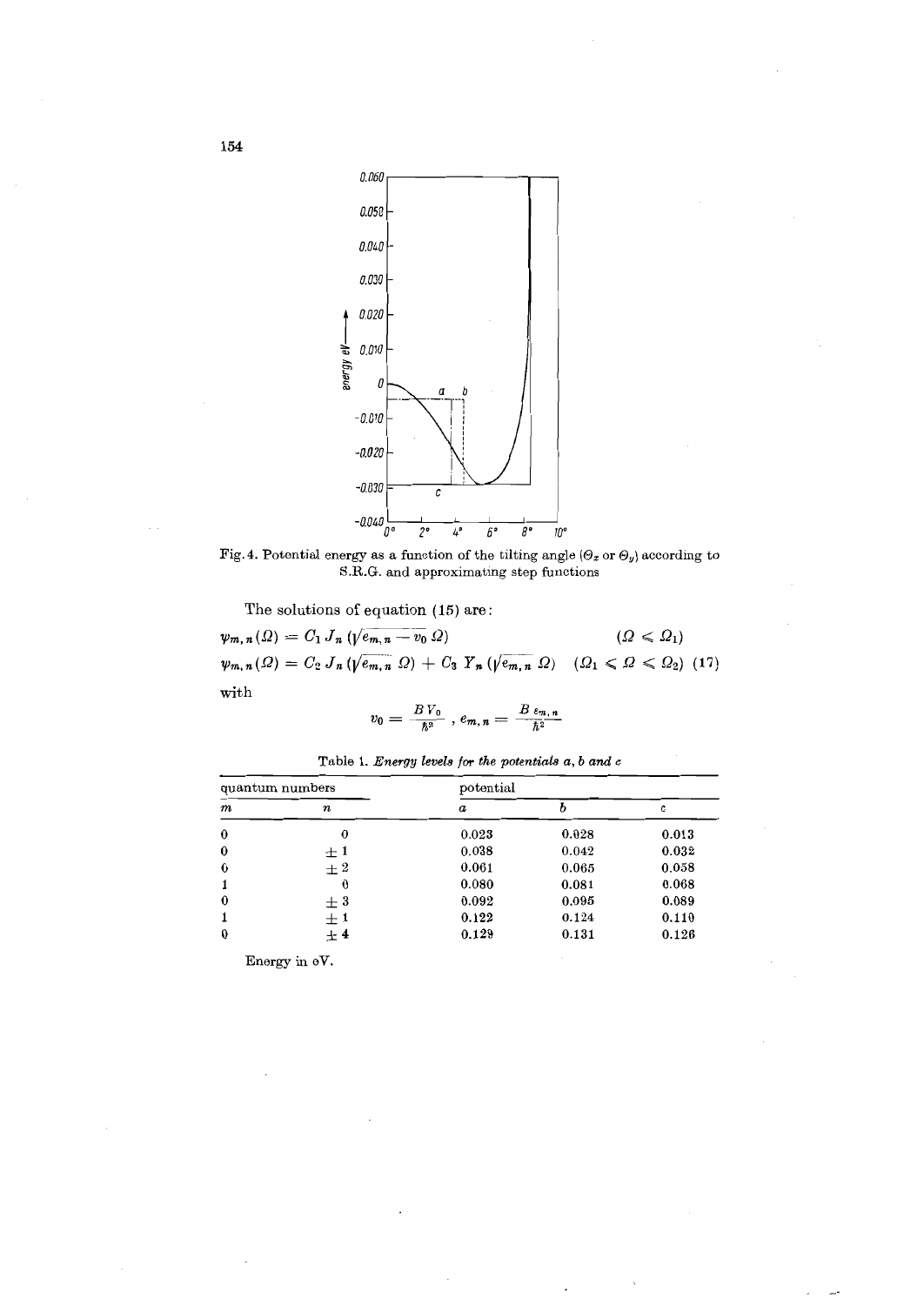$J_n$  and  $Y_n$  are the Bessel functions of the first and second kind. The conditions  $\psi = 0$  at  $\Omega_2$  and continuity of  $\psi$  and  $\psi'$  at  $\Omega_1$  lead to the eigenvalues  $e_{m,n}$  from which the  $\varepsilon_{m,n}$  can be calculated. These are presented in Table 1 up to the dissociation energy of the excimer.

## **IV.** Entropy of the benzene excimer

From equations (11') and (12') and the numerical values of the constants the following contributions of the various degrees of freedom to the entropy can be calculated:

a) Translation  $(X, Y, Z \text{ with mass } 2m = 2M/N)$  $S_t^0 = 34.69$  e.u.

b) Rotation (with moments of inertia 2  $(B + m \rho^2)$  for  $\Phi_x$  and  $\Phi_y$ , and 2*A* for  $\Phi_z$ )

 $S_r^0 = 25.39$  e.u.

c) Shear vibrations ( $\Delta x$  and  $\Delta y$  with reduced mass  $mB/2$  ( $B + m \rho^2$ ) and force constant  $\varkappa$ )

$$
S_{vx}^0 = S_{vy}^0 = 4.59 \text{ e.u.}
$$

d) Breathing vibration ( $\Delta z$  with reduced mass  $m/2$ , Morse potential) Entropy calculated according to equation (5):

 $S_{vz}^0 = 4.38$  e.u.

e) Internal rotation ( $\Theta_z$ , reduced moment of inertia  $A/2 = B$ , potentialbarrier  $\varepsilon$ ).

Calculation of a free internal rotation yields  $S_{ri}^0 = 5.52_2$  e.u. For the hindered rotation the result is (according to a table of PITZER and GWINN<sup>6</sup>):

 $S_{ri}^0 = 5.50$ <sub>5</sub> e.u.

f) Tilting vibrations ( $\Theta_x$ ,  $\Theta_y$  or  $\Omega$ ,  $\varphi$ ) With the energy levels of Table 1 equation (5) yields:

$$
S_{\Omega,\varphi}^0 = 3.79_8
$$
 e.u. for potential a

 $= 3.88<sub>8</sub>$  e.u. for potential b

 $= 3.74$ <sub>4</sub> e.u. for potential c

<sup>6</sup> K. S. PITZER and W. D. GWINN, J. chern, Physics **10** (1942) 428.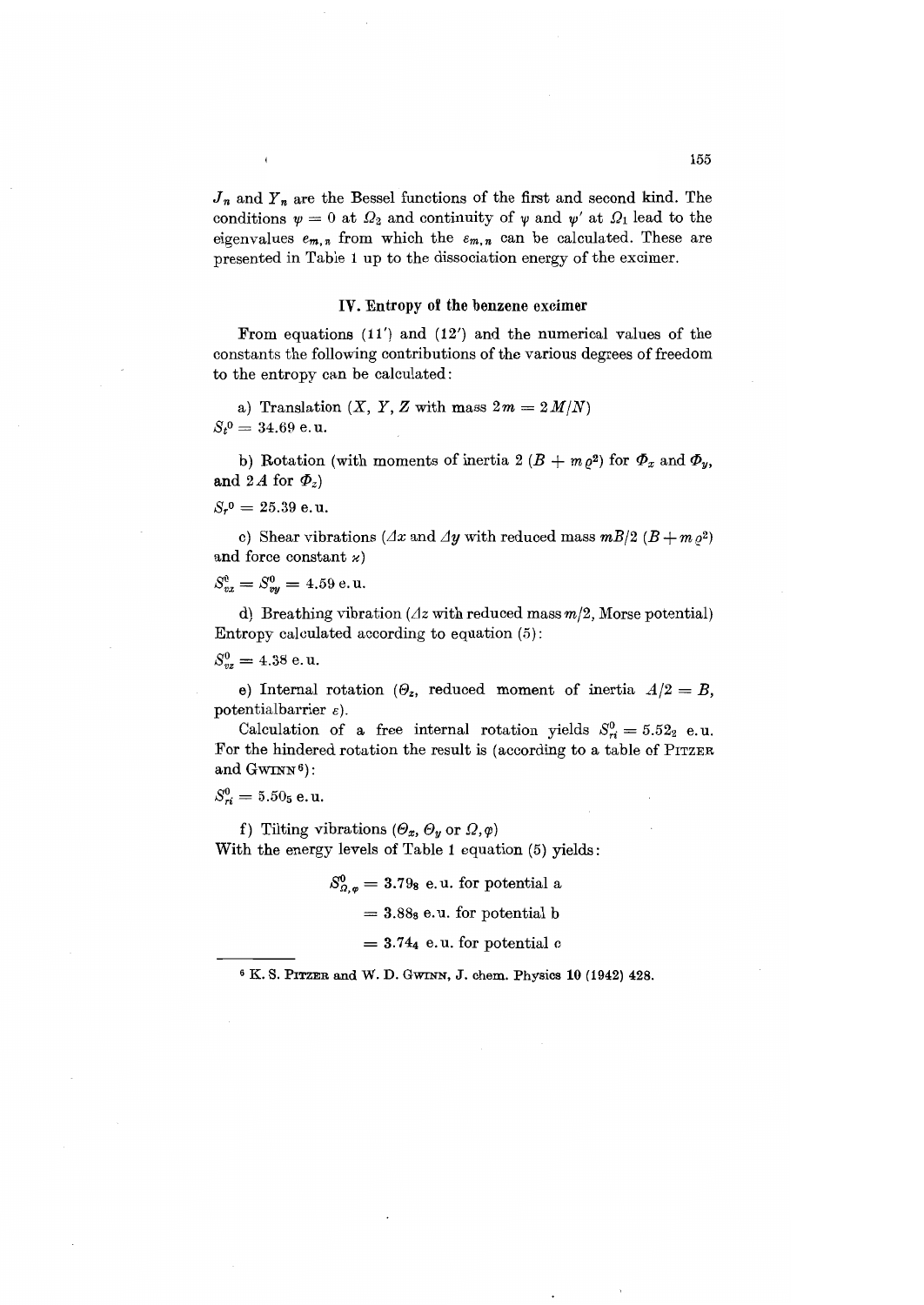Summation of all contributions gives a total of the excimer entropy of

$$
S^0_{\rm exc}=82.99\ \rm{e.u.}
$$

The entropy of formation of the excimer is:

$$
\Delta S^0 = S^0_{\text{exc}} - 2 S^0_{\text{mono}} = -23.71 \text{ e.u.}
$$

## V. Discussion

At present thre are no excimer data in the gas phase known from experiment. The entropy of benzene excimer formation calculated in this work, must therefore be compared with data from solution measurements. To justify such a comparison a number of  $\Delta S^0$  values for EDA complexes in the gas phase and in solution are presented in Table 2.

For the complexes of the aromatic molecules with tetracyanoethylene (TCNE) the  $\Delta S^0$  values in solution are a little more positive (by max. 3.5 e. u.) than in the gas phase. For complexes with  $SO<sub>2</sub>$  and  $I<sub>2</sub>$  as acceptors the solution values are more negative by the same order of magnitude.

A thermodynamic argument may be used to estimate the difference in  $\Delta S^0$  between gas phase and solution reaction.

a Values in the gas phase were obtained above 100°C, standard state 1 M. Values in solution were obtained at room temperature.

**b**  $\Delta H$  and  $\Delta U$  are different in the gas phase by  $RT \approx 0.8$  kcal. To be correct one should compare  $\Delta U$  values in gas phase and solution.

<sup>c</sup> Tetracyanoethylene.

<sup>d</sup> Calculated by HANAZAKI7 from data of the reference quoted.

<sup>e</sup> The corresponding values, given by KROLL10 are smaller by 5.6 e. u. The explanation for this discrepancy is that KROLL takes the constants  $K_x$  of **MERRIFIELD** and PHILLIPS<sup>9</sup> for  $K_c$  (compare also HANAZAKI<sup>7</sup>).

<sup>7</sup> I. HANAZAKI, J. physic. Chem. 76 (1972) 1982.

<sup>8</sup> G. BRIEGLEB, J. CZEKALLA and G. REUSS, Z. physik. Chern. Neue Folge 80 (1961) 333.

<sup>9</sup> R. E. MERRIFIELD and W. D. PHILLIPS, J. Amer. chem. Soc. 80 (1958) 2778.

<sup>10</sup> M. KROLL, J. Amer. chern. Soc. 90 (1968) 1097.

<sup>11</sup> F. S. BOOTH, F. S. DAINTON and K. J. IVIN, Trans. Faraday Soc. 55 (1959) 1293.

<sup>12</sup> J. M. GOODENOW and M. TAMRES, J. chern. Physics 43 (1965) 3393.

<sup>13</sup> M. TAMRES and S. SEARLES, JR., J. physic. Chern. 66 (1962) 1099.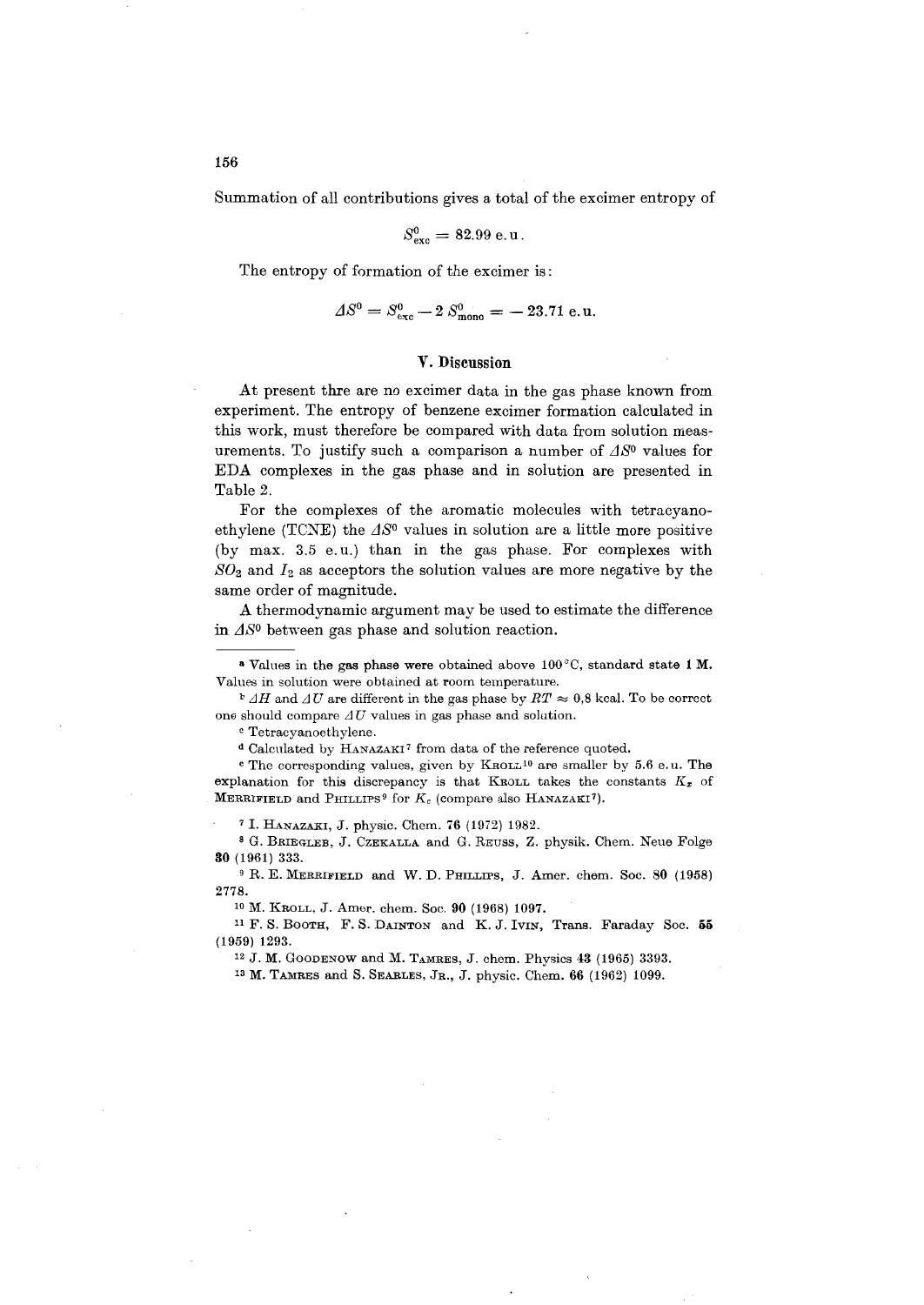| CT-complex                           | $_{\rm solvent}$                     | $-\Delta H$ [kcal] <sup>a,b</sup> $-\Delta S^0$ [e.u.] <sup>a</sup> Lit. |                                                   |                                                                               | Ref.        |
|--------------------------------------|--------------------------------------|--------------------------------------------------------------------------|---------------------------------------------------|-------------------------------------------------------------------------------|-------------|
| Benzene-<br><b>TCNE</b> •            | gas phase<br>$CCl_{4}$<br>$CH_2Cl_2$ | $6.6\,\pm\,0.3$<br>3.12<br>$2.3\,$                                       | $12.2\pm0.7$<br>10.6<br>11.9                      | <b>HANAZAKI</b><br>BRIEGLEB <sup>d</sup> et al.<br>MERRIFIELD and<br>PHILLIPS | 7<br>8<br>9 |
| Toluene-TCNE gas phase               | $CH_2Cl_2$                           | $7.22\pm0.07$<br>2.72                                                    | $13.6\pm0.2$<br>12.1                              | HANAZAKI<br>MERRIFIELD and<br>PHILLIPS                                        | 7<br>9      |
| Naphthalene-<br>$\rm TCNE$           | gas phase<br>$CCl_4$                 | $7.67 \pm 0.09$<br>3.84                                                  | $11.9 \pm 0.2$<br>10.8                            | HANAZAKI<br>BRIEGLEB <sup>d</sup> et al.                                      | 7<br>8      |
| $p$ Xylene-<br>$\text{{\bf TCNE}}$   | gas phase<br>$CH_2Cl_2$              | $8.1 \pm 0.5$<br>3.37                                                    | $15.5 \pm 2.0$<br>13.0 <sup>e</sup>               | Kroll<br>MERRIFIELD and<br>PHILLIPS                                           | 10<br>9     |
| Mesitylene-<br>$\operatorname{TCNE}$ | gas phase<br>$CH_2Cl_2$              | $9.9\pm0.5$<br>4.52                                                      | $18.7\,\pm\,2.0$<br>15.2 <sup>e</sup>             | Kroll<br>MERRIFIELD and<br>PHILLIPS                                           | 10<br>9     |
| Durene-TCNE                          | gas phase<br>$CH_2Cl_2$              | $10.8 \pm 0.8$<br>5.07                                                   | $17.3 \pm 3.1$<br>14.8 <sup>e</sup>               | KROLL<br>MERRIFIELD and<br>PHILILPS                                           | 10<br>9     |
| $tr-2$ -butene-<br>$SO_2$            | gas phase<br>$n$ -hexane             | $3.11 \pm 0.07$<br>$1.37\,\pm\,0.12$                                     | $6.2\phantom{0}\pm0.2\phantom{0}$<br>$9.55\pm0.5$ | HANAZAKI<br>Booth et al.                                                      | 7<br>11     |
| $Et_2S-I_2$                          | gas phase<br>gas phase               | $8.3 \pm 0.5$<br>$8.5 \pm 0.4$                                           | $14.2 \pm 1.9$<br>$15.3 \pm 1.1$                  | KROLL<br>GOODENOW and<br>TAMRES                                               | 10<br>12    |
|                                      | <i>n</i> -heptane $8.9 \pm 0.6$      |                                                                          | $19.4\pm2.0$                                      | GOODENOW and<br>TAMRES                                                        | 12          |
|                                      | <i>n</i> -heptane $8.3 \pm 0.2$      |                                                                          | $17.6\pm0.5$                                      | GOODENOW and<br>TAMRES                                                        | 12          |
| Tetrahydro-<br>thiophene- $I_2$      | gas phase                            | $9.0 \pm 0.5$                                                            | $14.2 \pm 1.6$                                    | KROLL                                                                         | 10          |
|                                      | $n$ -heptane 7.8                     |                                                                          | 15                                                | TAMRES and<br><b>SEARLES</b>                                                  | 13          |

Table 2. *Thermodynamic data of OT-complexes in the gas phase and in solution*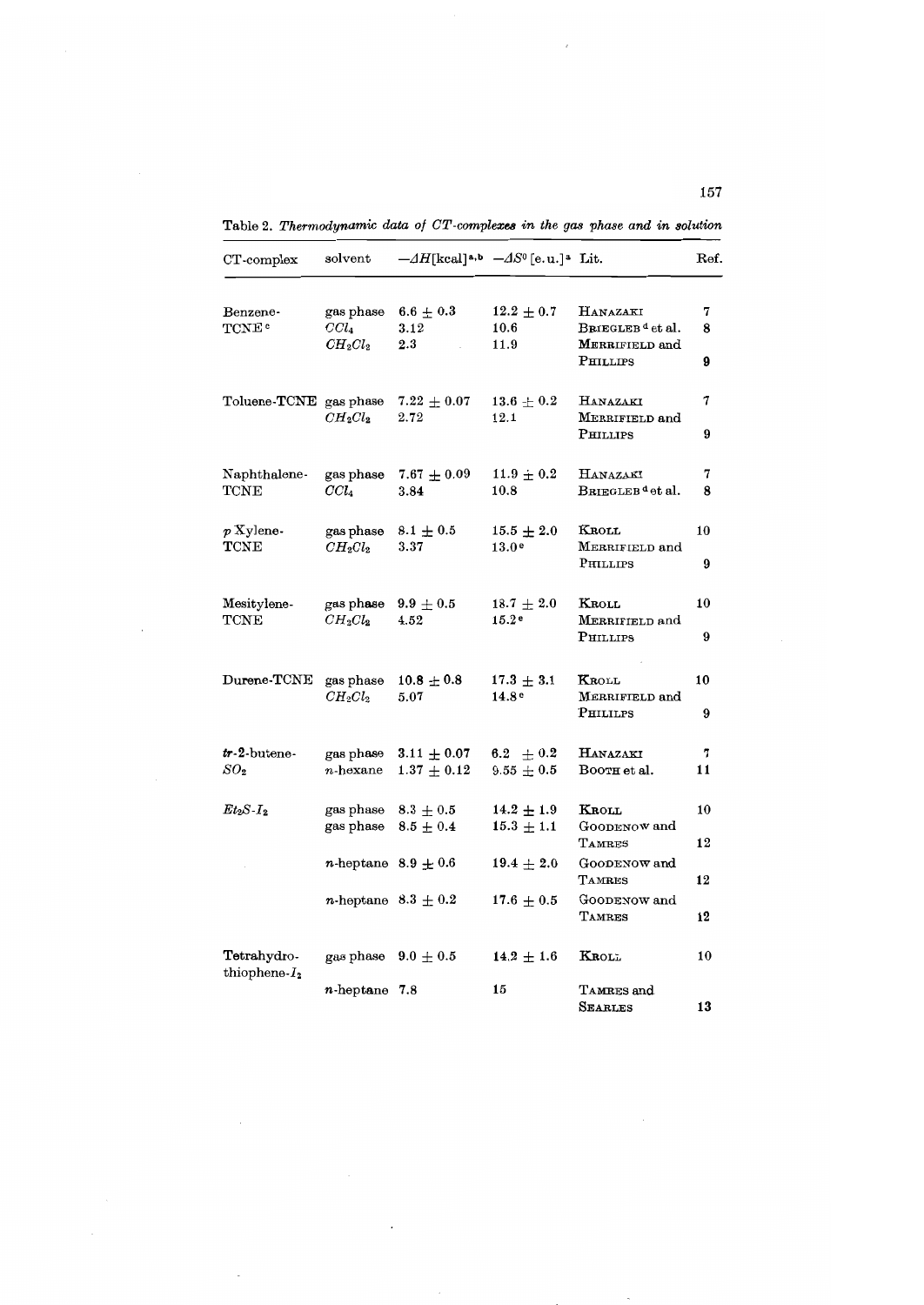The entropy of solution of ideal benzene vapor in an ideal solution may be calculated as the difference of the corresponding values for the entropy of vaporization and the entropy of mixing of liquid benzene with the solvent, according to:

$$
S_{v/s} = -R \ln x - \frac{L_p}{T} + R \ln \frac{p}{p_e}
$$

(x mole fraction of benzene in solution,  $L_p$  molar heat of vaporization of liquid benzene, *p* standard pressure of the vapor, *Pe* equilibrium vapor pressure of benzene at  $T$ , absolute temperature).

Using  $p = 24.6$  at (concentration of 1 M) and  $x = 0.1$  (1 M solution in solvent like cyclohexane) this equation yields for benzene at  $25^{\circ}$ C:  $S_{\nu/s} = -12.5$  e.u.

To obtain the corresponding value for the excimer one might use data of a molecule of similar size: e. g. pentamethylbenzene 14. For the same standard conditions the result is  $S_{\nu/s} = -22.5$  e.u. It might therefore be expected that  $\Delta S^0$  should become more positive by about 2.5 e. u. when passing from the gas phase reaction to the reaction in ideal solution, which is in agreement with the behaviour of the aromatic-TCNE complexes.

For the formation of the benzene excimer in cyclohexane at  $25^{\circ}$ C a  $\Delta S^0$  value of  $-20.3$  e.u. is given by BIRKS et. al.<sup>15</sup>.

CUNDALL and ROBINSON16 showed that the calculation of this value from the experimental data is based on an erroneous assumption, namely that the radiative lifetimes of monomer and excimer should be temperature independent.

Measuring between 20°C and 60°C CUNDALL and ROBINSON observed a temperature dependence of the excimer radiative lifetime with an activation energy of 3.4 kcal. Using this result the enthalpy of excimer formation becomes  $-8.2$  kcal and hence  $\Delta S^0 = R \ln K$  $+\frac{\Delta H}{T} = -29.6 \text{ e.u.}$ 

Assuming that entropies of excimer formation in gas phase and solution may be compared, the theoretical value of  $-23.7$  is somewhat too low. From this one may conclude that on average the force constants of the mode12 are too low.

<sup>14</sup> F. H. MACDOUGALL and L. 1. SMITH, J. Arner. chern. Soc. 52 (1930) 1998. <sup>15</sup> J. B. BIRKS, C. L. BRAGA and M. D. LUMB., Proc. Roy. Soc. [London], Ser. A 283 (1965) 83.

<sup>&</sup>lt;sup>16</sup> R. B. CUNDALL and D. A. ROBINSON, Faraday Trans. II, 7 (1972) 1133.